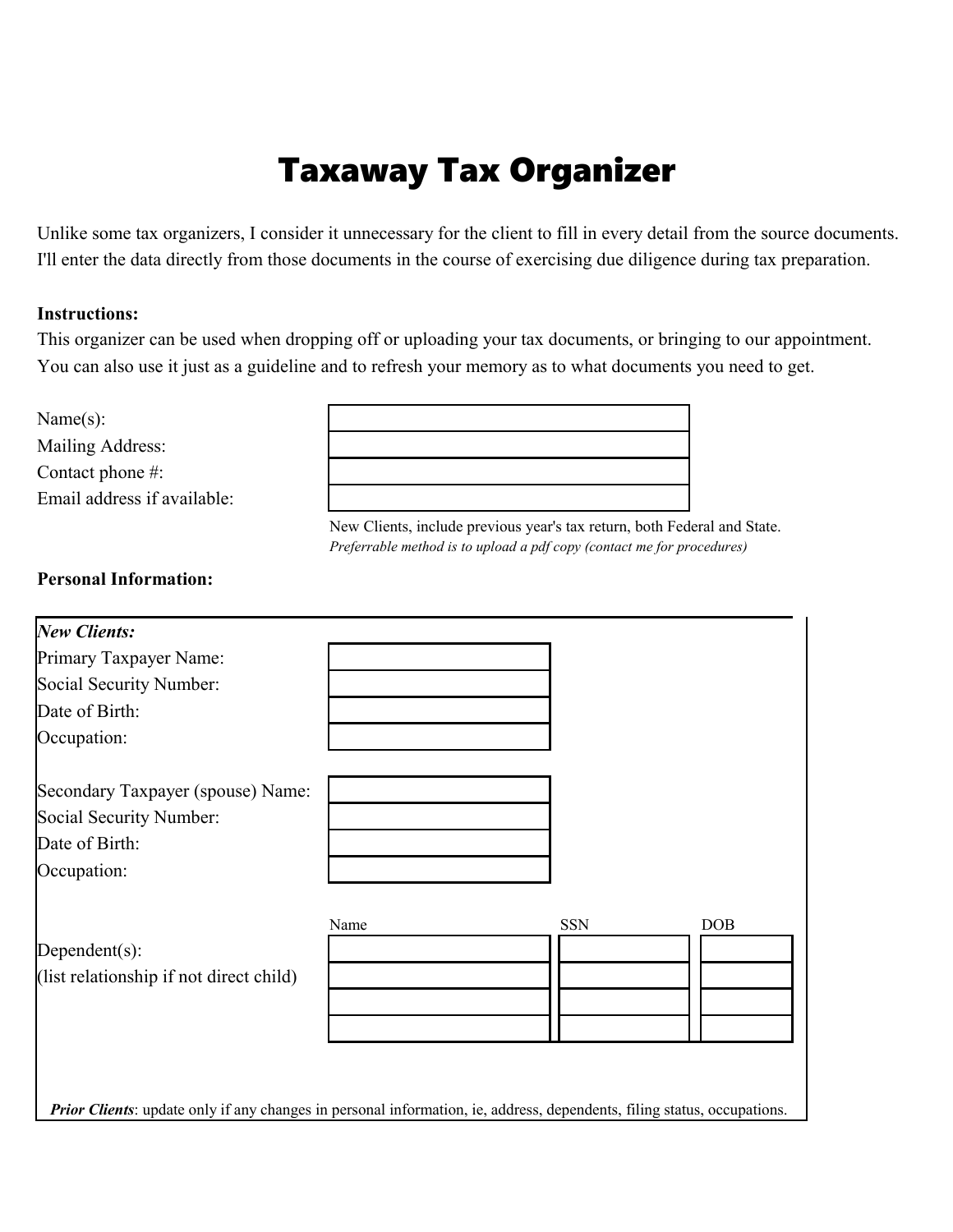| <b>Daycare/After School Expenses:</b>                                                                                       |                       |                   |
|-----------------------------------------------------------------------------------------------------------------------------|-----------------------|-------------------|
| List provider name, address, EIN/SSN,<br>and for which children care was provided.<br>(prior clients update if any changes) |                       |                   |
| Provide information even if paid out of a<br>dependent care benefit plan.                                                   |                       |                   |
|                                                                                                                             | Institution:          | Tuition and Fees: |
| <b>Post-Secondary Tuition Expenses:</b>                                                                                     |                       |                   |
| Include 1098-T form which is required (ie,<br>similar to providing a W2).                                                   |                       |                   |
| (room and board not deductible)                                                                                             |                       |                   |
|                                                                                                                             |                       |                   |
| MA renters, enter amount paid:                                                                                              | Rent:                 |                   |
| (Homeowners, see Deductions section)                                                                                        |                       |                   |
| Health care coverage:                                                                                                       | Insurance carrier(s): |                   |
| Include the 1095-B/C form from employer if available<br>Coverage via Health Connector: include the 1095-A form              |                       |                   |
| $MA$ regidents please include $1000$ $\text{H}$ <sup><math>\alpha</math></sup>                                              |                       |                   |

Provider: Amount Paid:

MA residents, please include 1099-HC (MassHealth/Medicare, 1099 not required)

Totals per taxpayer:

MA filers: fast lane tolls/prepaid T passes: (if expenses per person >\$150)

Indicate any other tax-related personal information and questions:

[Next: Income Documents Section]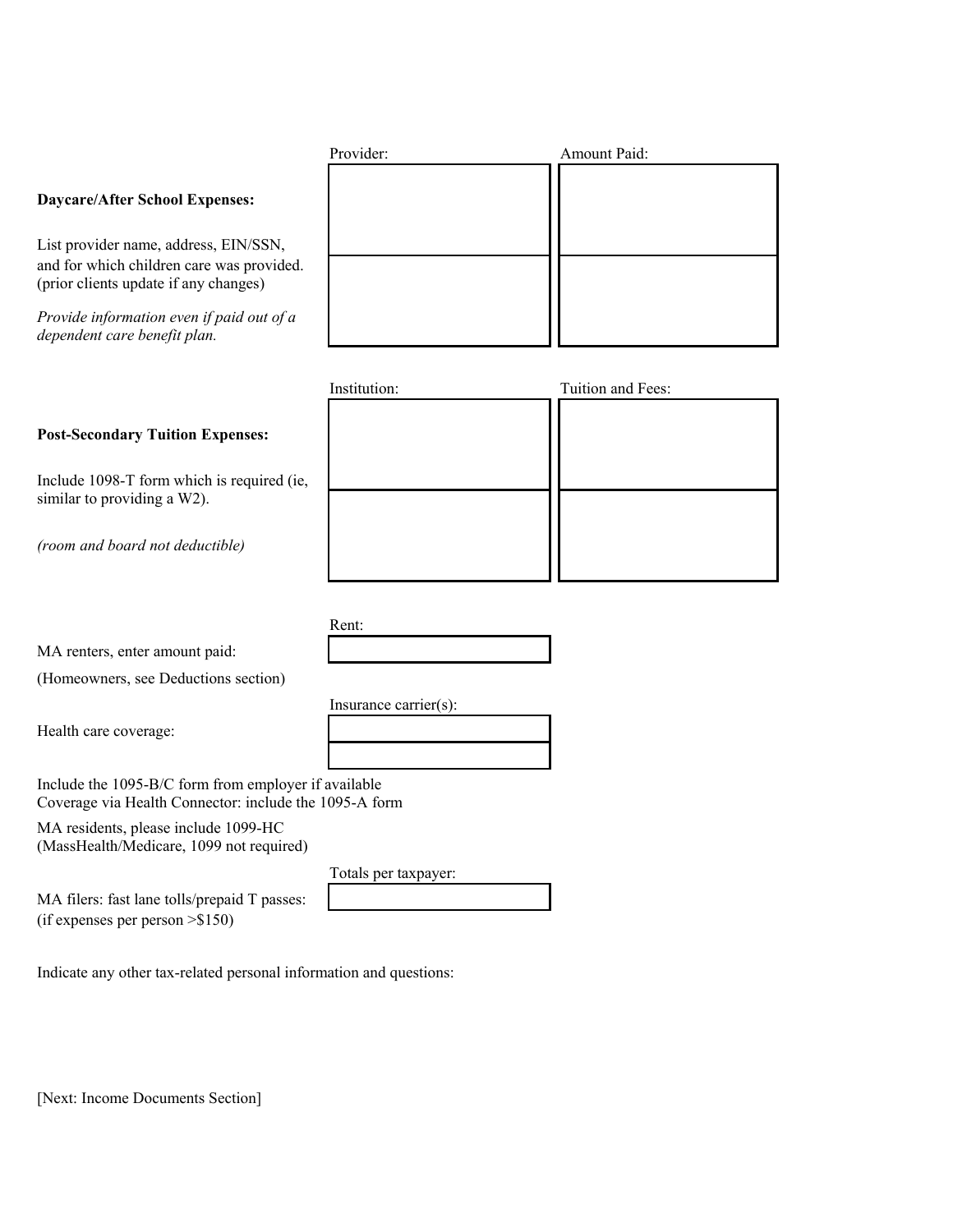#### **INCOME DOCUMENTS SECTION**

### **Include tax documents/statements when applicable**

Income Documents:

| <b>Wages</b>             | List each employer                                                                                                       |  |
|--------------------------|--------------------------------------------------------------------------------------------------------------------------|--|
| $W-2$                    |                                                                                                                          |  |
|                          |                                                                                                                          |  |
|                          |                                                                                                                          |  |
| <b>Bank Interest</b>     | List each issuer                                                                                                         |  |
| 1099-INT, 1099-OID       | Or list grand total for 'all banks' if no statements<br>were issued (ie, each under \$10 interest but you added them up) |  |
| <b>Brokerage Income</b>  | List each brokerage company                                                                                              |  |
| 1099-DIV, 1099-B         |                                                                                                                          |  |
|                          |                                                                                                                          |  |
|                          |                                                                                                                          |  |
| Self-employment          | List each issuer                                                                                                         |  |
| 1099-NEC                 | For self-employment w/out 1099s,                                                                                         |  |
|                          | list grand total                                                                                                         |  |
|                          |                                                                                                                          |  |
|                          |                                                                                                                          |  |
| <b>Retirement income</b> | List each issuer                                                                                                         |  |
| 1099-R, 1099-SS          |                                                                                                                          |  |
|                          |                                                                                                                          |  |
|                          |                                                                                                                          |  |
| <b>Other income</b>      | List each issuer                                                                                                         |  |
|                          | W-2G: gambling/lottery winnings                                                                                          |  |
|                          | 1099-G: unemployment/state refund                                                                                        |  |
|                          | 1099-C: cancellation of debt                                                                                             |  |
|                          | 1099-MISC: other forms of income<br>Income situations usually without reporting statements:                              |  |
|                          | Rental owners/Self-employed taxpayers, see applicable sections                                                           |  |
|                          |                                                                                                                          |  |

[Next: Deductions and Expenses Section]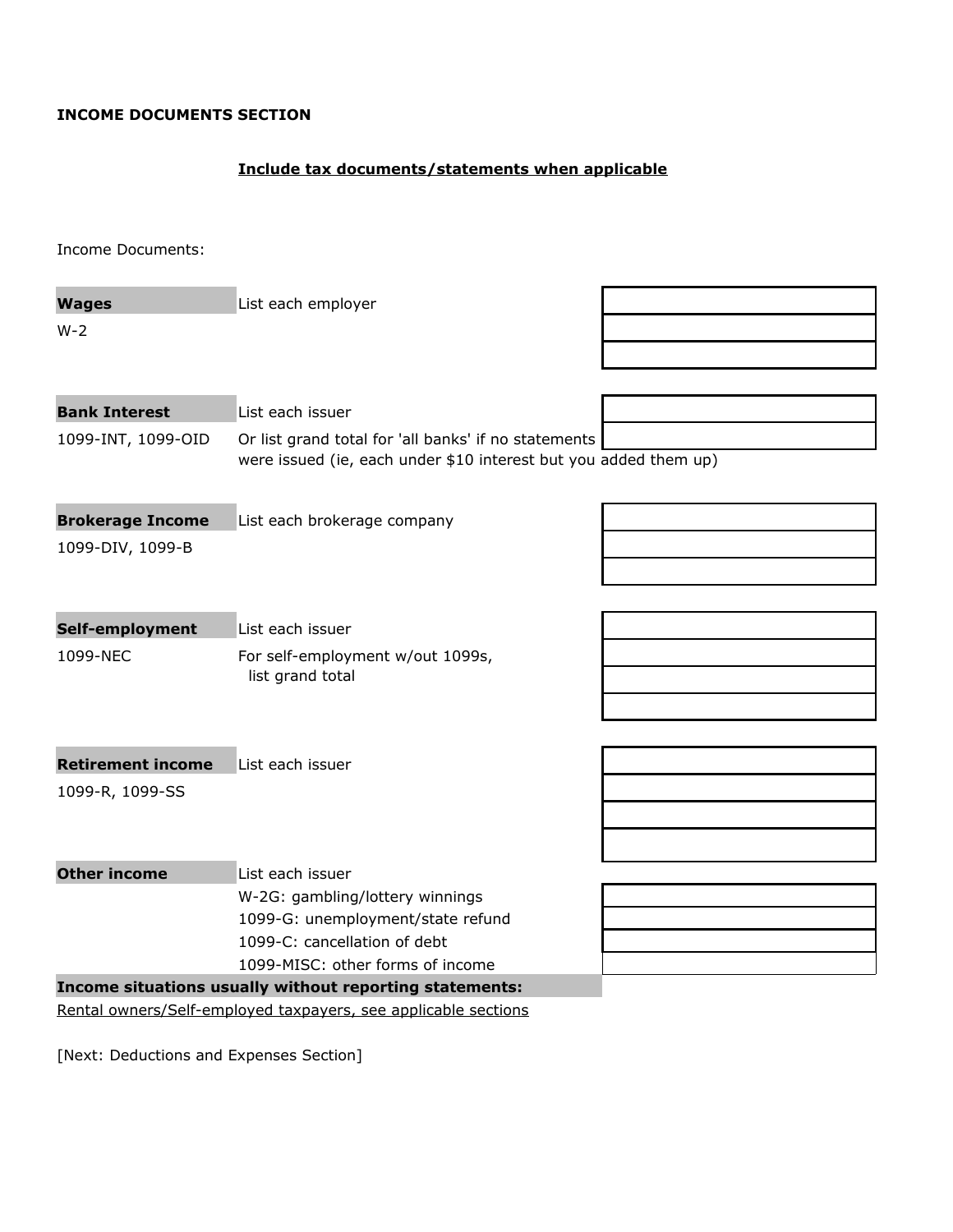#### **DEDUCTIONS AND EXPENSES SECTION**

| 1098-E: Student loan interest<br>(indicate grad/undergrad)<br>Teacher K-12 classroom supplies<br>Traditional IRA / Roth contributions (indicate type)<br>Taxpayer: |                                 |  |  |
|--------------------------------------------------------------------------------------------------------------------------------------------------------------------|---------------------------------|--|--|
|                                                                                                                                                                    |                                 |  |  |
|                                                                                                                                                                    |                                 |  |  |
|                                                                                                                                                                    |                                 |  |  |
|                                                                                                                                                                    |                                 |  |  |
| Spouse:                                                                                                                                                            |                                 |  |  |
| Self-employed (SEP-IRA/Keogh/Solo 401k):                                                                                                                           | will discuss                    |  |  |
|                                                                                                                                                                    |                                 |  |  |
|                                                                                                                                                                    | $Lender(s)$ :                   |  |  |
| Homeowners: 1098 mortgage statement(s)                                                                                                                             |                                 |  |  |
|                                                                                                                                                                    |                                 |  |  |
| (include interest on line of credit/equity only if used for home improvements)                                                                                     |                                 |  |  |
| Real estate tax payments (if not from escrow)                                                                                                                      | Payments made in calendar year: |  |  |
| (Purchase: include settlement sheet pages 1-2)                                                                                                                     |                                 |  |  |
| (Refi: did you pay points?)                                                                                                                                        |                                 |  |  |
| Car excise tax                                                                                                                                                     | Vehicle, amount paid:           |  |  |
|                                                                                                                                                                    |                                 |  |  |
|                                                                                                                                                                    |                                 |  |  |
|                                                                                                                                                                    |                                 |  |  |
| Charitable contributions, cash/check/cc                                                                                                                            | Organizations / Amount:         |  |  |
| (can summarize as 'various')                                                                                                                                       |                                 |  |  |
|                                                                                                                                                                    |                                 |  |  |
|                                                                                                                                                                    |                                 |  |  |
|                                                                                                                                                                    |                                 |  |  |
|                                                                                                                                                                    |                                 |  |  |
|                                                                                                                                                                    |                                 |  |  |
| Charitable contributions, noncash                                                                                                                                  | Organizations / FMV Amount:     |  |  |
| (if total over \$500 FMV, need name/address,<br>date given, date of purchase, original cost)                                                                       |                                 |  |  |
| ('various' purchase dates acceptable)<br>(estimated original cost acceptable)                                                                                      |                                 |  |  |
|                                                                                                                                                                    |                                 |  |  |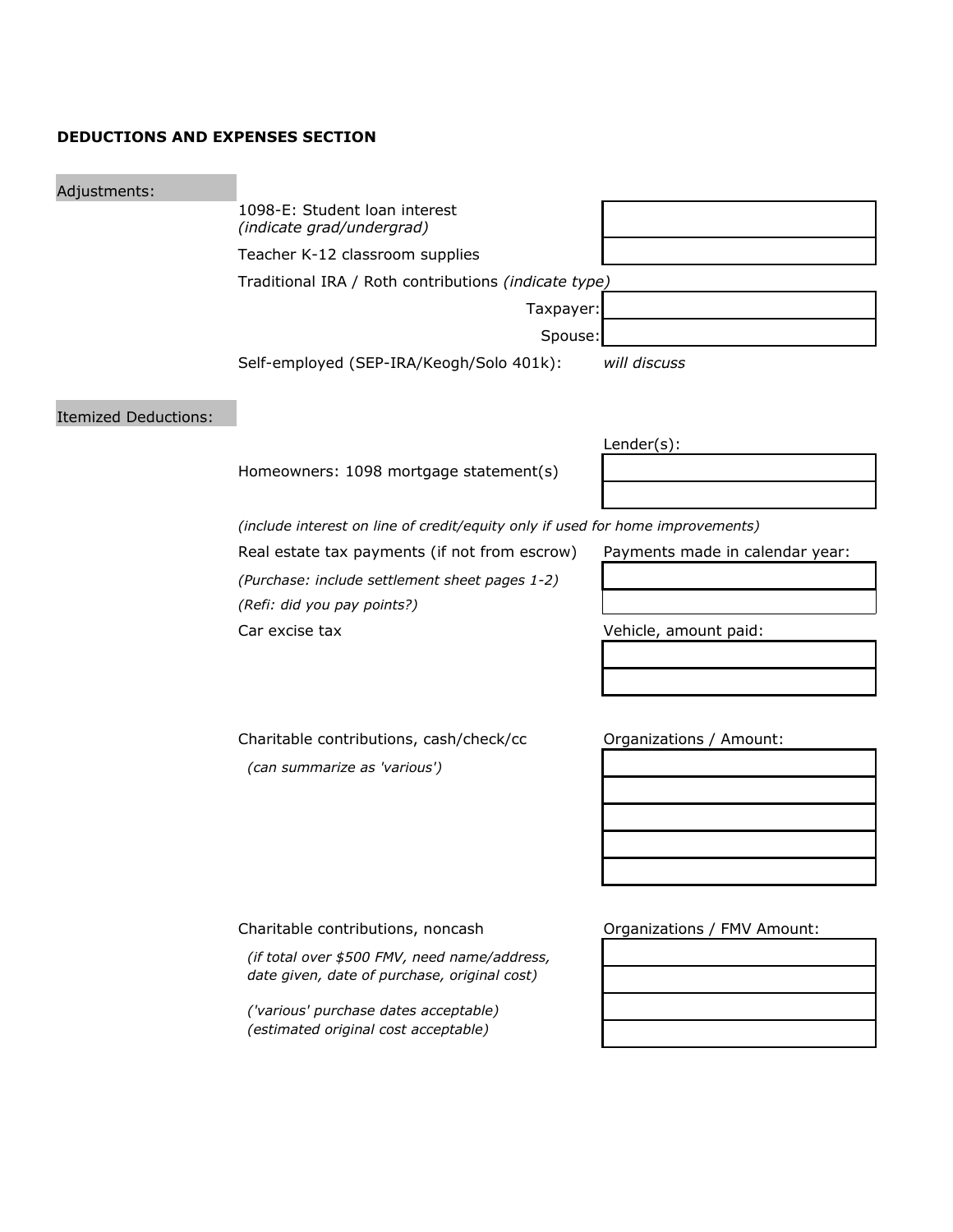State estimated tax payments (if applicable)

 *list State/amounts and dates paid*

Medical/Dental Expenses: *(must exceed 7.5% AGI)*

health insurance premiums:

long-term care premiums:

copays for office visits:

deductibles and out-of-pocket:

prescriptions:

eye doctor, glasses, contacts, solution:

dental expenses:

doctor (MD, mental health, etc.):

taxi, parking:

mileage:

other medical:

|   | $\mathcal{L}^{\text{max}}_{\text{max}}$ , where $\mathcal{L}^{\text{max}}_{\text{max}}$ |  |  |
|---|-----------------------------------------------------------------------------------------|--|--|
| " |                                                                                         |  |  |
|   |                                                                                         |  |  |
|   |                                                                                         |  |  |
|   |                                                                                         |  |  |
|   |                                                                                         |  |  |
|   |                                                                                         |  |  |
|   |                                                                                         |  |  |
|   |                                                                                         |  |  |
|   |                                                                                         |  |  |
|   |                                                                                         |  |  |
|   |                                                                                         |  |  |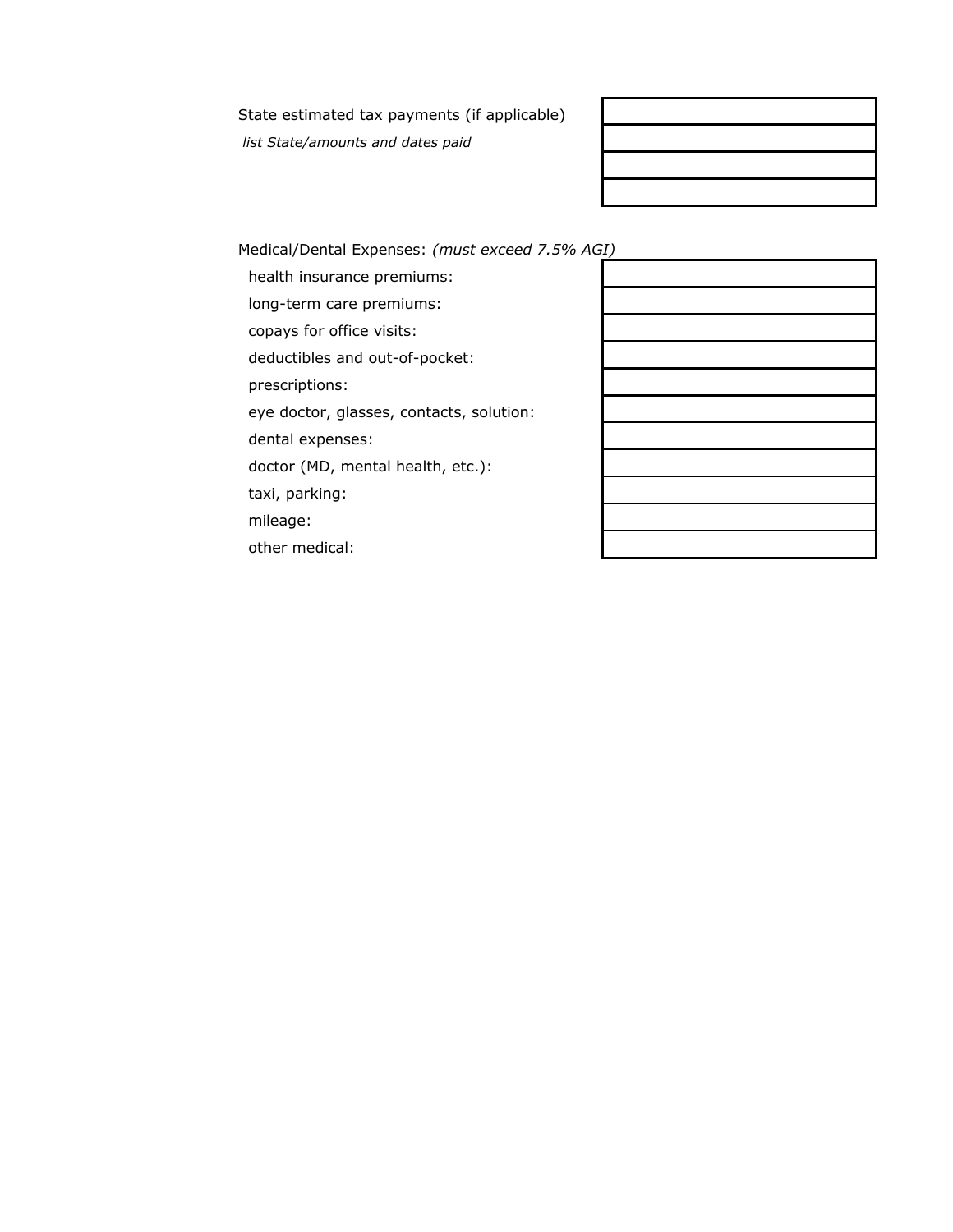## **Only if Self-employed** Job Expenses:

| 2017 Tax Cut and Jobs                          | Office supplies (paper, toner, stationery, etc.):                           |  |
|------------------------------------------------|-----------------------------------------------------------------------------|--|
| Act eliminated employee<br>business deductions | professional memberships and dues:                                          |  |
|                                                | professional journals, subscriptions:                                       |  |
|                                                | professional licenses/fees:                                                 |  |
|                                                | health insurance (if not covered by another plan):                          |  |
|                                                | tax preparation/software cost:                                              |  |
|                                                | bank fees:                                                                  |  |
|                                                | job opportunity expenses (in same profession)                               |  |
|                                                | training/workshops, etc.:                                                   |  |
|                                                | travel costs to meetings:                                                   |  |
|                                                | other job search costs:                                                     |  |
|                                                | business-related education:                                                 |  |
|                                                | business cell phone:                                                        |  |
|                                                | (if cell is also personal use, only business %)                             |  |
|                                                | business gifts: limited to \$25/person                                      |  |
|                                                | business meals w/ clients:                                                  |  |
|                                                | most entertainment expenses eliminated as of 2018                           |  |
|                                                | next deduction if you have employees                                        |  |
|                                                | entertainment and meals (ie, holiday parties):                              |  |
|                                                | business travel                                                             |  |
|                                                | meals:                                                                      |  |
|                                                | hotel, conferences, etc:                                                    |  |
|                                                | air/taxi/train:                                                             |  |
|                                                | list other "away" expenses:                                                 |  |
|                                                | major equipment/technology (ie, computer) expenses                          |  |
|                                                | (cost, date purchased, % business):                                         |  |
|                                                | business use of car:                                                        |  |
|                                                | (see "Tax Time" guideline for required details)                             |  |
|                                                | home office:                                                                |  |
|                                                | (see "Tax Time" guideline for required details, use additional space below) |  |
|                                                | list other business-related expenses:                                       |  |